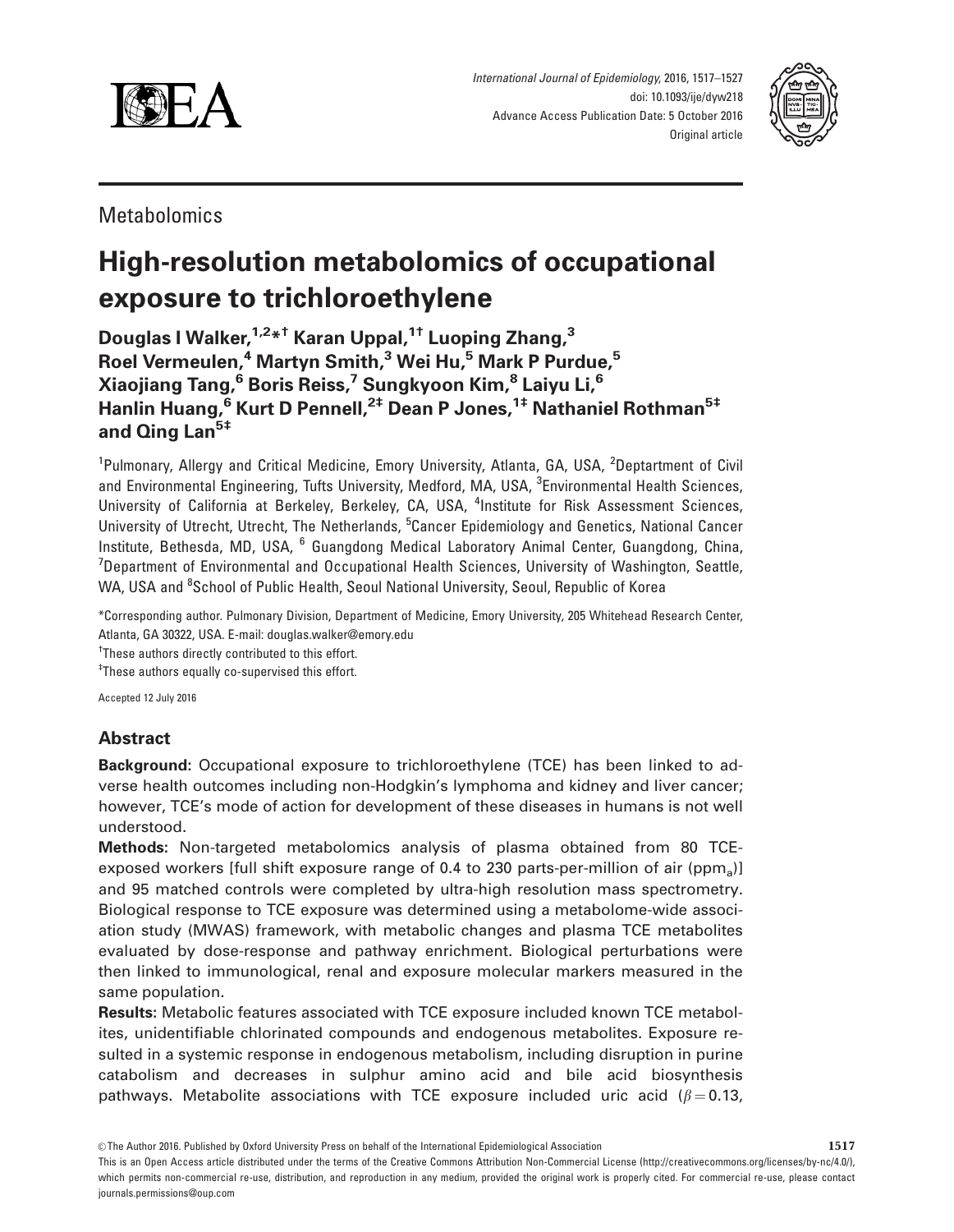P-value = 3.6  $\times$  10<sup>-5</sup>), glutamine ( $\beta$  = 0.08, P-value = 0.0013), cystine ( $\beta$  = 0.75, P-value = 0.0022), methylthioadenosine ( $\beta$  = -1.6, P-value = 0.0043), taurine ( $\beta$  = -2.4, P-value = 0.0011) and chenodeoxycholic acid ( $\beta$  = -1.3, P-value = 0.0039), which are consistent with known toxic effects of TCE, including immunosuppression, hepatotoxicity and nephrotoxicity. Correlation with additional exposure markers and physiological endpoints supported known disease associations.

Conclusions: High-resolution metabolomics correlates measured occupational exposure to internal dose and metabolic response, providing insight into molecular mechanisms of exposure-related disease aetiology.

Key words: Exposome, Metabolic phenotype, VOC exposure, Bioeffect monitoring, Population screening, High-resolution metabolomics, Trichlororoethylene

#### Key Messages

- Using non-targeted, high-resolution metabolomics analysis of blood obtained from trichloroethylene-exposed workers, we linked exposure to internal dose and perturbations in endogenous metabolism.
- A systemic metabolic response to trichloroethylene was observed in exposed workers, which included a large number of unidentified chlorinated chemicals and alterations in endogenous metabolism consistent with known toxic targets, including renal, liver and immune systems.
- Metabolic changes were consistent with risk factors for disease associated with trichloroethylene exposure, even though the majority of exposure levels were below the U.S. Occupational Safety and Health Administration limit.
- Findings from this study provide insight into the underlying toxic mechanisms of trichloroethylene and exposurerelated changes to metabolic phenotype in an otherwise healthy population.

#### Introduction

Trichloroethylene (TCE) is a widely used industrial solvent and common organic contaminant in groundwater.<sup>1</sup> TCE is classified as carcinogenic to humans by the  $IARC<sup>2</sup>$  $IARC<sup>2</sup>$  $IARC<sup>2</sup>$ [\[http://monographs.iarc.fr/ENG/Monographs/vol106/](http://monographs.iarc.fr/ENG/Monographs/vol106/index.php)

[index.php](http://monographs.iarc.fr/ENG/Monographs/vol106/index.php)] and as both a carcinogenic and noncarcinogenic health hazard by the US Environmental Protection Agency (EPA).<sup>[3](#page-8-0)</sup> TCE exposure has been linked to increased risk for kidney cancer,  $4,5$  non-Hodgkin's lymphoma  $(NHL)^{6,7}$  $(NHL)^{6,7}$  $(NHL)^{6,7}$  and liver cancer.<sup>[8,9](#page-8-0)</sup> Human and animal studies have identified numerous non-cancer adverse effects of TCE, including immune dysfunction<sup>[10,11](#page-8-0)</sup> and nervous system,  $^{12}$  renal<sup>13,14</sup> and liver<sup>15</sup> toxicity.

The biological plausibility of TCE toxicity has been verified in animal and in vitro studies, $3$  but limited data exist establishing biochemical changes in humans. Recently, cross-sectional molecular epidemiology studies evaluating TCE exposure on immune function $16-18$  $16-18$  $16-18$  and nephrotoxicity<sup>[19](#page-8-0)</sup> have observed effects that occurred at levels of exposure below the current US Occupational Safety and Health Administration (OSHA) permissible limits of 100 parts-per-million of air (ppm<sub>a</sub>). Participants were selected using extensive screening procedures to avoid confounding exposures, past occupational use of volatile organic compounds (VOC) and previous history of cancer. The results indicated immunosuppression consistent with increased NHL risk, $17$  elevated urinary nephrotoxicity markers<sup>19</sup> and immunotoxic effects including decreased serum immunoglobulin G (IgG), immunoglobulin M (IgM) and interleukin 10 (IL-10).<sup>[16,18](#page-8-0)</sup> These findings suggest a complex biochemical response to TCE exposure, with multiple targets of toxicity.

Comprehensive profiling of the metabolic phenotype associated with TCE exposure can provide insight into the biochemical changes occurring within exposed workers. High-resolution metabolomics (HRM) using ultra-high resolution mass spectrometry<sup>[20,21](#page-8-0)</sup> with data extraction al-gorithms<sup>22–[25](#page-8-0)</sup> now enables measurement of greater than 10 000 chemicals in biological samples with quantitative reproducibility[.26](#page-8-0) With mass spectrometry-based HRM platforms, chemicals are detected as ions in a gas phase and measured as a mass-to-charge ratio  $(m/z)$ . The  $m/z$  signals arise from interaction of a neutral molecule with cations present in solution, often resulting in multiple signals corresponding to a single chemical species. Thus, initial measures are most accurately described as an m/z feature, which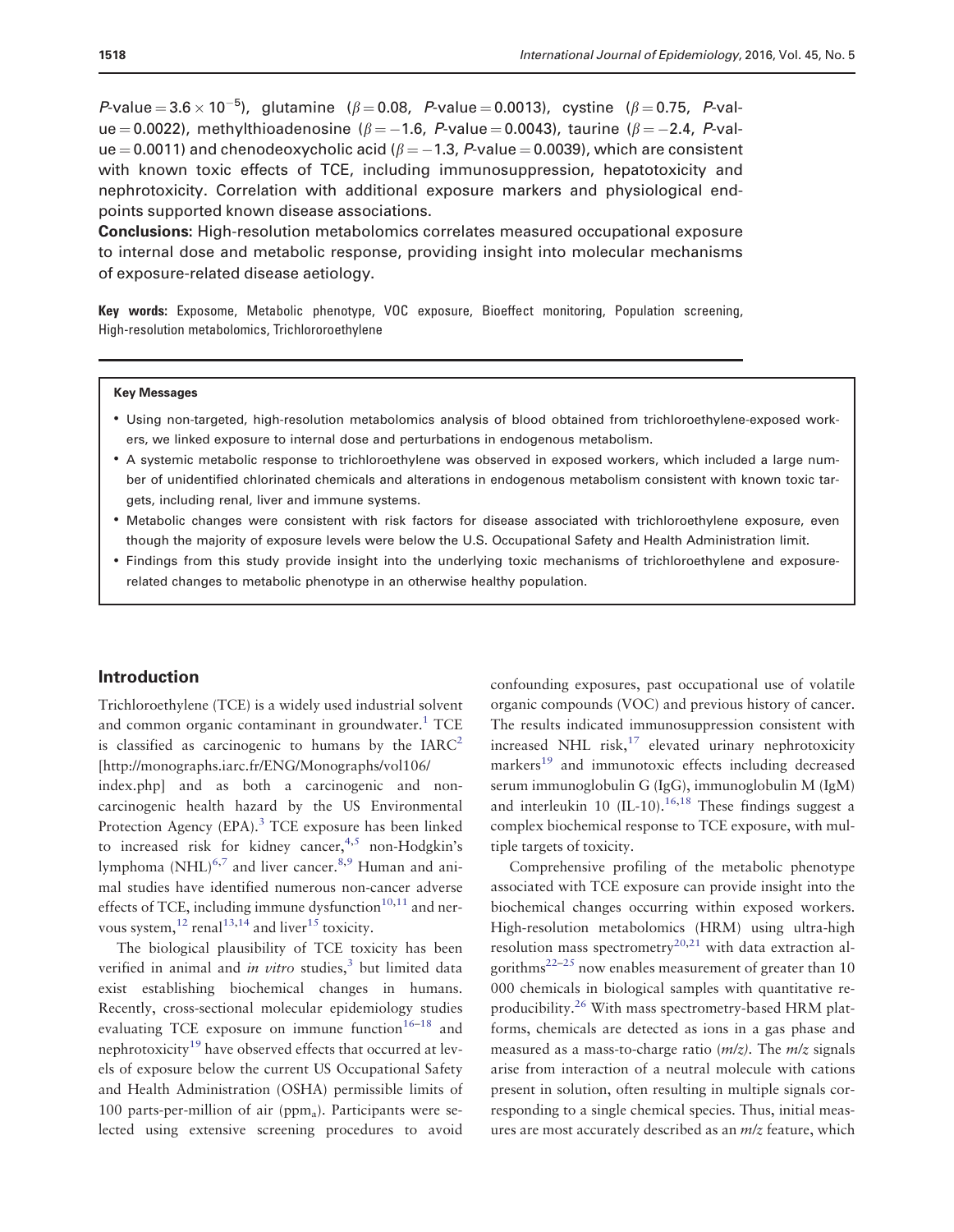is defined by the accurate  $m/z$ , retention time and associated intensity, and a non-targeted analytical structure is used with chemometric approaches for selection and identification of metabolic species present in a sample. The resulting chemical profile provides in-depth coverage of the metabolic phenotype, including detection of metabolic intermediates, dietary chemicals, xenobiotics and microbiome-related metabolites.[27](#page-8-0)–[34](#page-9-0) A previous metabolomic study of TCE exposure in mice linked liver-related effects to increased expression of peroxisome proliferatoractivated receptor  $\alpha$  (PPR $\alpha$ ) target genes, which influences inflammatory response, cell proliferation, lipid metabolism and glucose metabolism.<sup>[35](#page-9-0)</sup>

In this study, we used a metabolome-wide association study  $(MWAS)^{30,36,37}$  $(MWAS)^{30,36,37}$  $(MWAS)^{30,36,37}$  to identify dose-dependent metabolic changes in TCE-exposed workers and unexposed controls, using a well-characterized, worker popula-tion.<sup>[17,19](#page-8-0)</sup> Direct TCE and endogenous metabolites were characterized, and pathway analysis was used to identify biological response to TCE exposure. We further examined metabolite association with separately measured TCE exposure and immunological and nephrotoxicity markers.

#### **Methods**

#### Study design and exposure measurement

Samples were collected in 2006 as part of a cross-sectional study conducted in Guangdong, China, to assess the early biological effects of occupational exposure to TCE; a full description of factory and subject selection is described in Lan and  $Zhang<sup>17</sup>$  $Zhang<sup>17</sup>$  $Zhang<sup>17</sup>$  and is summarized in [Supplementary](http://ije.oxfordjournals.org/lookup/suppl/doi:10.1093/ije/dyw218/-/DC1) [Text 1](http://ije.oxfordjournals.org/lookup/suppl/doi:10.1093/ije/dyw218/-/DC1) (available as [Supplementary data](http://ije.oxfordjournals.org/lookup/suppl/doi:10.1093/ije/dyw218/-/DC1) at IJE online). Replicate full-shift personal air exposure measurements were taken for 80 exposed workers and 95 controls, using 3M organic vapour-monitoring badges. All samples were analysed for TCE, with a subset (48 from TCE-exposed workers) selected for additional VOCs including benzene, methylene chloride, perchloroethylene and epichlorohydrin. Each study subject was asked to provide a 29-ml peripheral blood sample, post-shift urine sample and undergo a brief physical examination. The study was approved by Institutional Review Boards at the US National Cancer Institute and the Guangdong National Poison Control Center, China.

## High-resolution metabolomics

Plasma was prepared and analysed daily in batches of 20 by HRM with  $C_{18}$  liquid chromatography using the methodology of G and, Walker.<sup>26</sup> Data were extracted with apLCMS $^{38}$  and xMSanalyser.<sup>[22](#page-8-0)</sup> Full details and quality

control are included in [Supplementary Text 1](http://ije.oxfordjournals.org/lookup/suppl/doi:10.1093/ije/dyw218/-/DC1). From the 10 017 ions detected, we removed all features that were not detected in greater than 50% of the individuals from at least one group. The remaining  $7830 \frac{m}{z}$  features were log2 transformed and used for defining a TCE exposure metabolic phenotype.

#### Data analysis

Statistical analysis was carried out using R version 3.1.239. A flow diagram detailing all data analysis steps is provided in [Supplementary Text 3](http://ije.oxfordjournals.org/lookup/suppl/doi:10.1093/ije/dyw218/-/DC1) (available as [Supplementary data](http://ije.oxfordjournals.org/lookup/suppl/doi:10.1093/ije/dyw218/-/DC1) at IJE online).

#### Step 1: TCE exposure MWAS

The TCE exposure MWAS was completed using a linear regression framework. For each  $m/z$  feature, the log<sub>2</sub> transformed intensity was used to test for dose-response across the categories of exposure, which included controls, lowexposed ( $\lt$  12 ppm<sub>a</sub>) and high-exposed ( $\gt$  12 ppm<sub>a</sub>), defined as a continuous variable (control = 0;  $\langle 12 \rangle$  $ppm_a = 1$ ;  $> 12$   $ppm_a = 2$ ). Equal spacing between the groups was used to bias feature selection towards those showing dose-response while providing representative metabolic associations with TCE exposure across the population and reducing false-positives. The statistical model included adjustments for age (continuous), sex (factor) and body mass index (BMI; continuous), which are known to influence chemical disposition and toxicokinetics.[40](#page-9-0),[41](#page-9-0) To evaluate if worker smoking and alcohol use should be considered, the data were re-analysed separately with smoking and alcohol use status included as a covariate. The resulting analysis increased the number of  $m/z$  features with false discovery rate  $(FDR) < 20\%$  by one and eight when accounting for smoking and alcohol use, respectively. Thus, neither was included as covariate in the regression model. To account for multiple comparisons, we applied a Benjamini and Hochberg<sup>42</sup> (FDR) threshold of 20% (raw P-value =  $4.4 \times 10^{-3}$ ), which controls the rate of false findings rather than falsely rejected null hypotheses.<sup>43,44</sup>

#### Step 2: Identification of TCE exposure products

We first characterized the  $m/z$  features associated with TCE exposure, to identify direct exposure products by matching the mass for common positive electrospray ionization adducts of TCE additives and metabolites, $45$  at match accuracy of  $\pm$  10 ppm ( $\pm$  10e-5  $\times$  theoretical *m/z* mass), to TCE-associated m/z features. Unidentified masses were tested for the presence of  $37Cl$  $37Cl$  and  $37Cl$ <sub>2</sub> isotopes with the *pattern.search*() function in the R package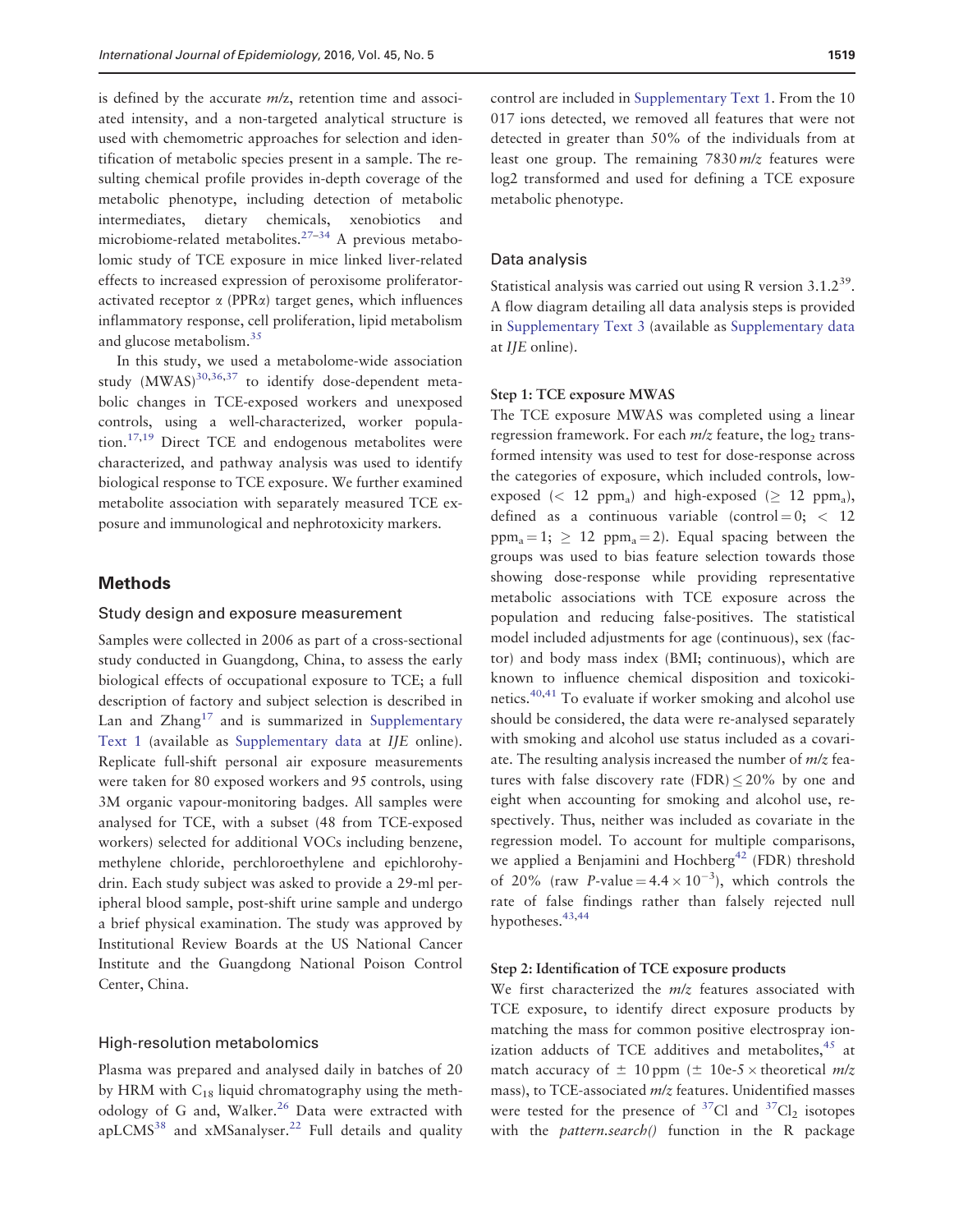nontarget<sup>[46](#page-9-0)</sup> with retention time tolerance of  $\pm$  10 s and mass accuracy of  $\pm$  5 ppm.

#### Step 3: Biological response to TCE exposure

The remaining  $m/z$  features were matched to a reference database of 75 metabolites previously confirmed with  $MS<sup>2</sup>$  $MS<sup>2</sup>$  $MS<sup>2</sup>$ and co-elution studies.[26](#page-8-0) Additional features not matching these metabolites were annotated with the KEGG database, $47,48$  which provides information on 487 pathways containing 17 620 unique metabolites and is a common metabolic reference for metabolomic studies. Identities were assigned using evidence-scoring provided in Mummichog<sup>[49](#page-9-0)</sup> for matching to  $+H$ ,  $+Na$ ,  $+K$ ,  $-H_2O+H$ , - $2H_2O+H$ ,  $+ACN+H$ ,  $+ACN+Na$ ,  $+2ACN+H$ ,  $+2Na-H$ and  $+2$  H adducts at  $\pm$  10 ppm mass tolerance. Enriched metabolic pathways were selected using Mummichog scoring threshold of 0.05.

# Step 4: Integration with TCE exposure and physiological markers

Correlation for each of the  $188 \, m/z$  features with biomarkers of TCE exposure, immune function and renal damage were calculated using MetabNet<sup>50</sup> in exposed workers only. These measures have been described previ-ously<sup>17-19,[51](#page-9-0)</sup> and include white blood cell count (WBC), lymphocytes (LY),  $CD4+T$  cells (CD4), soluble CD27, soluble CD30, mitochondrial DNA copy number (mtDNA), IgG, IgM, urinary isoenzymes of glutathione-stransferase (aGST, piGST), kidney injury molecule 1 (KIM-1), N-acetyl-beta-glucosaminidase (NAG), trichloroacetic acid (TCA) and total, free and conjugated trichloroethanol (TCE-EtOH). All urinary measurements were normalized by creatinine to account for differences in

Table 1. Demographic characteristics and TCE exposure level

urinary output.<sup>[52](#page-9-0)</sup> Marker-metabolite correlations were selected for consideration and plotting in Cytoscape,  $53$  based upon effect size (Spearman  $|r| > 0.3$ ) and P-value thresh $old \leq 0.05$ . Due to the use of effect size for prioritizing network connectivity, correction for multiple hypothesis testing was not applied.

#### **Results**

#### Study population

Demographics, including age, sex, BMI, current smoking and alcohol use status were comparable among the exposed and non-exposed workers (Table 1). The median exposure level of 12.0 ppm<sub>a</sub> was used to define low- and high-exposure thresholds. Measured TCE levels for exposed factory worker levels ranged from 0.4 ppm, to 229 ppm<sub>a</sub> (Table 1);  $96\%$  of the workers exposed to TCE levels were below the OSHA 8-h limit.

At FDR threshold  $\langle 20\%, \text{MWAS identified } 188 \, \text{m/s} \rangle$ features associated with TCE exposure [\(Figure 1](#page-4-0)). These features were selected for characterization and identification of the metabolic response to TCE exposure: 61 exhibited P-values  $\leq 10^{-4}$  with adjusted  $r^2$  ranging from 0.08 to 0.76. Regression coefficient for exposure categorization ranged from -5.4 to 9.9. The list of  $m/z$  features and regression results are provided in [Supplementary Text 2](http://ije.oxfordjournals.org/lookup/suppl/doi:10.1093/ije/dyw218/-/DC1) (available as [Supplementary data](http://ije.oxfordjournals.org/lookup/suppl/doi:10.1093/ije/dyw218/-/DC1) at IJE online).

#### Identification of TCE exposure products

We tested for the presence of exposure products by searching the 188  $m/z$  features for TCE metabolites from

| Subjects                                         | Controls          | Exposed        |                             |                     |
|--------------------------------------------------|-------------------|----------------|-----------------------------|---------------------|
|                                                  | controls $(n=95)$ | Total $(n=80)$ | $<$ 12 ppm ( <i>n</i> = 39) | $> 12$ ppm $(n=41)$ |
| Demographic characteristics                      |                   |                |                             |                     |
| Age, mean $(SD)^a$                               | 27(7)             | 25(7)          | 24(5)                       | 27(8)               |
| $BMIb$ , mean $(SD)a$                            | 22(3)             | 21(3)          | 21(2)                       | 22(3)               |
| Current smoking, $n$ (%) <sup>c</sup>            | 37(39%)           | $34(43\%)$     | $17(44\%)$                  | $17(41\%)$          |
| Alcohol use, $n \binom{0}{0}^c$                  | 40 $(42\%)$       | $26(33\%)$     | $13(33\%)$                  | $13(32\%)$          |
| Sex, $n (%)^c$                                   |                   |                |                             |                     |
| Female                                           | 23(24%)           | 23(29%)        | $15(38\%)$                  | $8(20\%)$           |
| Male                                             | 72 (76%)          | $57(71\%)$     | $24(62\%)$                  | $33(80\%)$          |
| TCE exposure                                     |                   |                |                             |                     |
| TCE air level (ppm <sub>a</sub> ), mean $(SD)^d$ | < 0.03            | 22.19(35.9)    | 5.19(3.5)                   | 38.36 (44.6)        |
| Minimum exposure                                 | NA                | 0.4            | 0.4                         | 12.0                |
| Maximum exposure                                 | NA                | 229            | 11.7                        | 229                 |

 $^{\text{a}}$ Mean  $\pm$  standard deviation (SD).

<sup>b</sup>BMI, body mass index.

c Number.

<sup>d</sup>Mean ± standard deviation of TCE exposure levels, expressed as parts-per-million (ppm) of air. NA, not available.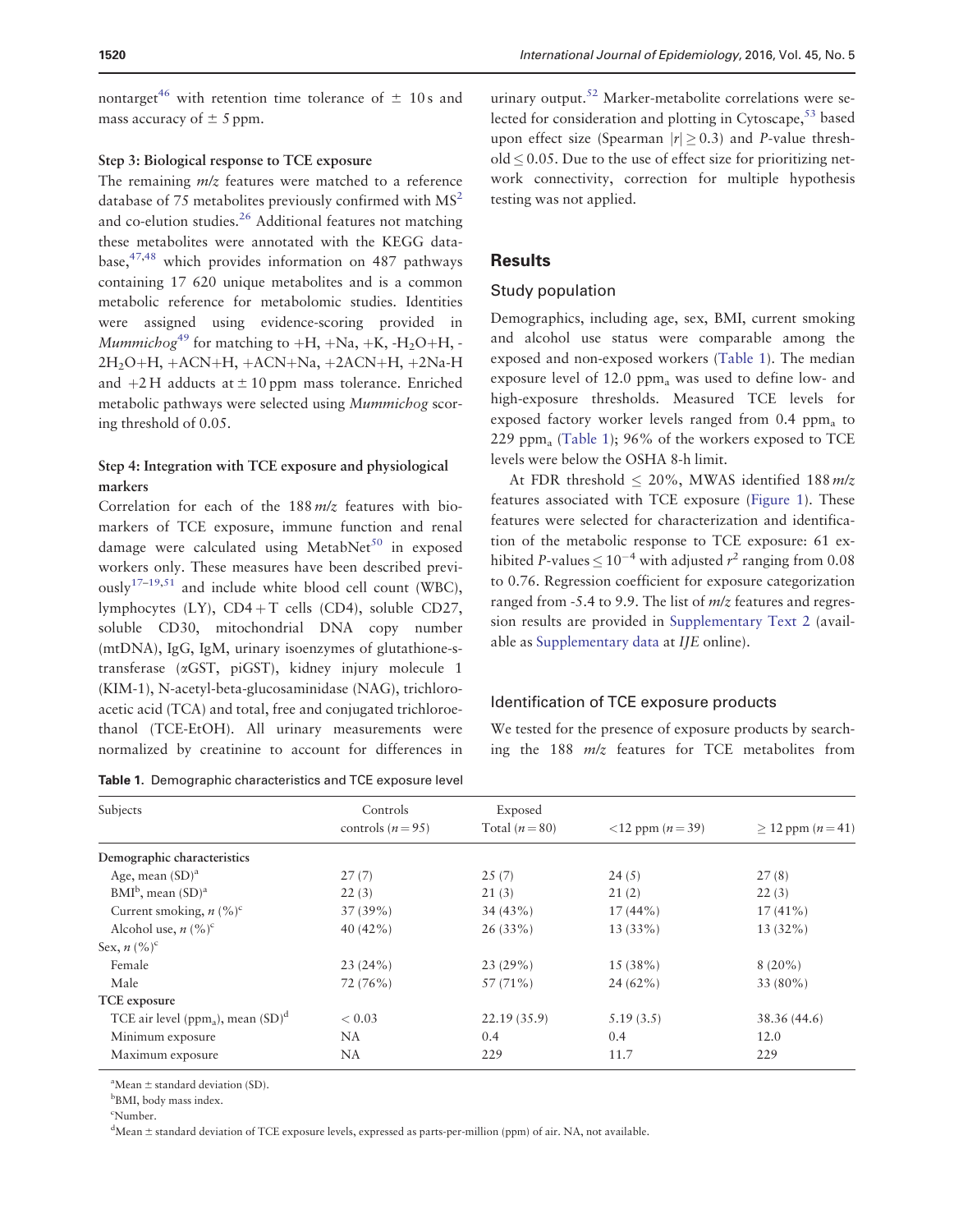<span id="page-4-0"></span>cytochrome P450, glutathione (GSH) conjugation by GSH S-transferase<sup>[14](#page-8-0)[,45,54](#page-9-0)</sup> and nine common additives used in commercial formulations of TCE.<sup>[55](#page-9-0)</sup> Three  $m/z$  features were consistent with TCE metabolites. A match to the þ2Na-H adduct of TCA was detected, and exhibited the highest association with exposure (Table 2). Additional adduct masses of TCA included the  $+Na+K$  form. The  $+2 K$ -H adduct of TCE-EtOH was also present, as was the stabilizer triethanolamine.

TCA and TCE-EtOH alone did not explain  $m/z$  features associated with exposure, and the presence of features with



Figure 1. Manhattan plot for TCE MWAS in exposed and non-exposed workers. Linear regression identified m/z features that were associated with TCE exposure at FDR  $\leq$  20% after correcting for age, sex and BMI. Each  $m/z$  features is coloured by association  $(0 \lt \beta \gt 0)$ . Those with isotopic patterns matching halogenated compounds (based upon the presence of  $37$ Cl and  $37$ Cl<sub>2</sub> masses within a retention time window of  $\pm$  10 s) are indicated by a red triangle.

a negative mass defect suggests additional chlorinated chemicals[.56,57](#page-9-0) To test for additional chlorinated metabolites, we applied isotopic pattern-searching for  $m/z$  ions exhibiting  $M+2$  and  $M+4$  mass spacing, which corresponds to the presence  ${}^{37}Cl$  ${}^{37}Cl$  ${}^{37}Cl$  (+1.9971) and  ${}^{37}Cl_2$  $(+3.9941)$ . We identified 45 m/z features corresponding to 19 unique isotopic pairs (Figure 1). The top 10 monoisotopic m/z masses ranked according to P-values are provided in Table 2. Two included the  $C_2HCl_2O_2^{37}Cl$  and  $C_2HClO_2^{37}Cl_2$  $C_2HClO_2^{37}Cl_2$  $C_2HClO_2^{37}Cl_2$  forms of TCA and the  $C_2H_3Cl_2O^{37}Cl$  isotope of TCE-EtOH; however, the remaining showed no matches to known TCE-related metabolites.

## Biological response to TCE exposure

After removal of the  $49 \, m/z$  features identified as probable chlorinated chemicals, we annotated the remaining 135 m/  $z$  features;  $19 \frac{m}{z}$  features corresponded to 12 confirmed metabolites ([Table 3](#page-5-0)). The remaining had identities assigned based on systematic evidence-scoring by isotopic and adduct pairing, which identified an additional  $35$  m/z features ([Supplementary Text 2,](http://ije.oxfordjournals.org/lookup/suppl/doi:10.1093/ije/dyw218/-/DC1) available as [Supplementary data](http://ije.oxfordjournals.org/lookup/suppl/doi:10.1093/ije/dyw218/-/DC1) at IJE online). In total, 54 m/z features matching 46 unique metabolites were identified. The remaining had no probable matches.

We used Mummichog<sup>[49](#page-9-0)</sup> to evaluate metabolic pathway enrichment, which identified 12 pathways at P-value threshold  $\leq 0.05$  [\(Figure 2\)](#page-5-0). Detected metabolites in each pathway are provided in [Supplementary Text 2.](http://ije.oxfordjournals.org/lookup/suppl/doi:10.1093/ije/dyw218/-/DC1) Metabolites from sulphur amino acid metabolism were decreased with exposure, and included cystine and homocystine ([Table 3](#page-5-0)). Disruption in bile acid biosynthesis was also detected, with decreased levels of taurine,

|  |  |  |  |  | <b>Table 2.</b> Top <i>m/z</i> features matching chlorinated isotope patterns |
|--|--|--|--|--|-------------------------------------------------------------------------------|
|--|--|--|--|--|-------------------------------------------------------------------------------|

| $m/z^a$  | Retention time (s) | Identity                          | Isotopes <sup>b</sup> | Adjusted $r^2$ | $\beta$ coefficient | P-value     |
|----------|--------------------|-----------------------------------|-----------------------|----------------|---------------------|-------------|
| 206.8750 | 81.3               | Trichloroacetic acid <sup>c</sup> | $M + 2$ , $M + 4$     | 0.76           | 9.87                | $3.1E - 55$ |
| 224.8456 | 88.4               | Trichloroethanol <sup>d</sup>     | $M+2$                 | 0.68           | 8.37                | 1.0E-43     |
| 264.8338 | 78.7               | Unknown                           | $M + 2, M + 4$        | 0.55           | 7.16                | 9.8E-32     |
| 332.8201 | 83.3               | Unknown                           | $M + 2, M + 4$        | 0.43           | 5.69                | 3.9E-23     |
| 280.8067 | 88.5               | Unknown                           | $M + 2, M + 4$        | 0.41           | 5.08                | $1.2E - 21$ |
| 324.7895 | 77.2               | Unknown                           | $M+2$                 | 0.39           | 5.55                | $7.2E - 21$ |
| 340.7621 | 77.1               | Unknown                           | $M + 2$ , $M + 4$     | 0.32           | 4.11                | $7.1E-16$   |
| 274.8629 | 84.8               | Unknown                           | $M+2$                 | 0.29           | 4.01                | $2.4E-15$   |
| 392.7587 | 86.1               | Unknown                           | $M+2$                 | 0.20           | 4.14                | $3.2E-10$   |
| 380.7691 | 52.6               | Unknown                           | $M + 2, M + 4$        | 0.16           | 0.08                | $2.6E-04$   |

Regression parameters for the monoisotopic mass only are listed. Regression results for all features with FDR  $\leq$  20% are provided in [Supplementary Text 2](http://ije.oxfordjournals.org/lookup/suppl/doi:10.1093/ije/dyw218/-/DC1), available as [Supplementary data](http://ije.oxfordjournals.org/lookup/suppl/doi:10.1093/ije/dyw218/-/DC1) at IJE online.

a Mass-to-charge ratio.

 ${}^{b}M + 2 = {}^{37}Cl + 1.9971$ ;  $M + 4 = {}^{37}Cl_2 + 3.9941$ .

 $c$ Detected as  $+2$ Na-H adduct form.

 $d$ Detected as  $+2K$ -H adduct form.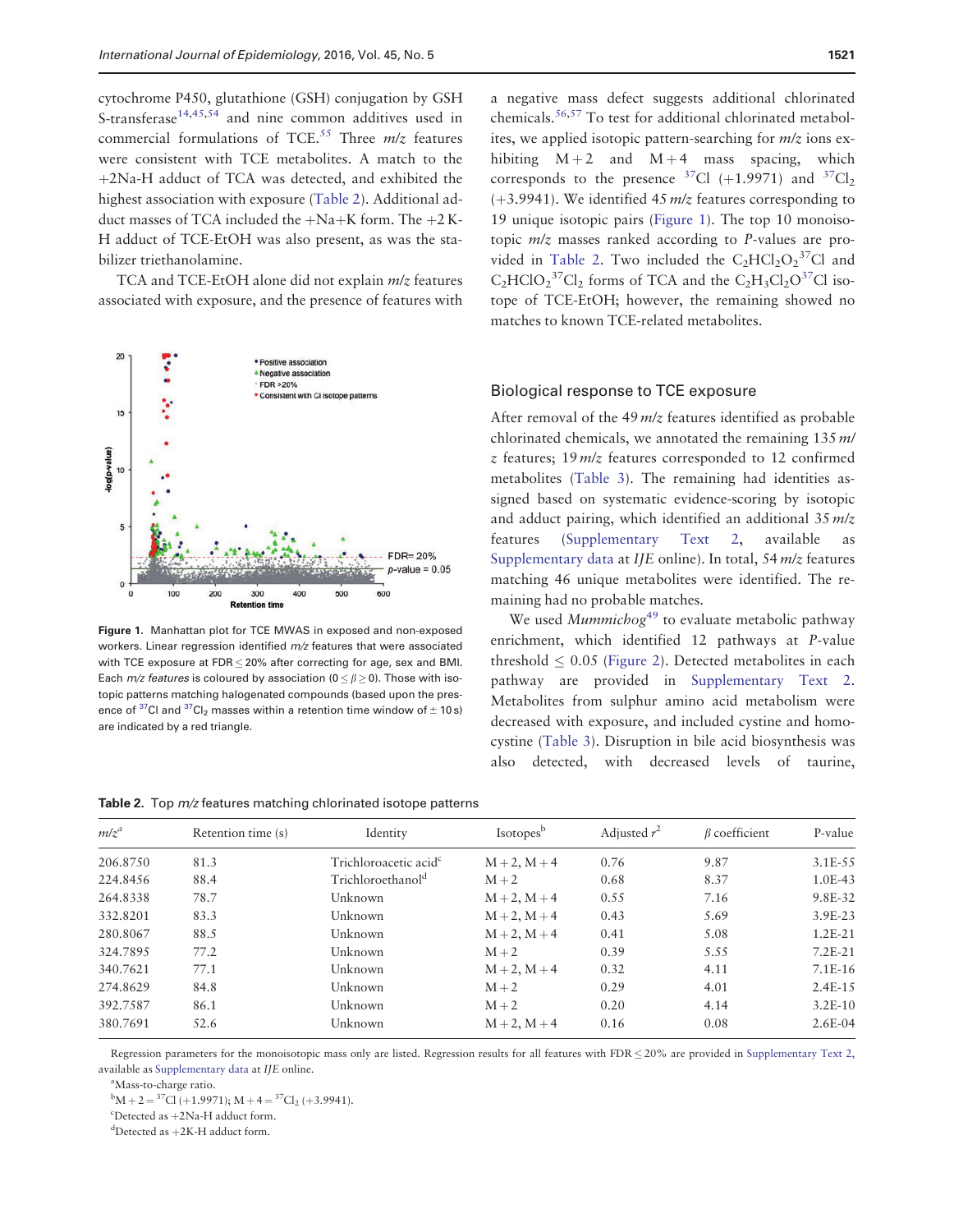| $m/z^a$  | Retention time (s) | Identity                     | ID level <sup>b</sup> | Adjusted $r^2$ | $\beta$ coefficient | $P$ -value |
|----------|--------------------|------------------------------|-----------------------|----------------|---------------------|------------|
| 439.3008 | 503.3              | 7α-Hydroxycholest-4-en-3-one | 3                     | 0.12           | $-0.15$             | 1.1E-04    |
| 394.3031 | 497.2              | Chenodeoxycholic acid        | $\overline{4}$        | 0.03           | $-1.31$             | 3.9E-03    |
| 132.0764 | 59.2               | Creatine                     |                       | 0.21           | $-0.22$             | 4.9E-05    |
| 241.0310 | 75.3               | Cystine                      |                       | 0.05           | $-0.75$             | $2.2E-03$  |
| 191.0397 | 49.4               | Glutamine                    | -1                    | 0.14           | 0.07                | 1.3E-03    |
| 307.0197 | 53.8               | Homocysteine                 | 3                     | 0.07           | $-0.06$             | $2.4E-03$  |
| 188.0705 | 63.1               | Indolelactic acid            | 1                     | 0.07           | $-0.16$             | $2.9E-04$  |
| 336.0527 | 276.1              | Methylthioadenosine          | 3                     | 0.09           | $-1.00$             | $4.4E-03$  |
| 400.3405 | 363.0              | Palmitoylcarnitine           |                       | 0.20           | $-0.18$             | 9.3E-05    |
| 119.0488 | 257.4              | Phenylacetic acid            |                       | 0.05           | 0.11                | 8.0E-04    |
| 163.9776 | 63.8               | Taurine                      | 1                     | 0.08           | $-2.39$             | $1.1E-03$  |
| 249.0609 | 61.7               | Tryptophan                   |                       | 0.15           | $-0.15$             | $6.5E-08$  |
| 146.0596 | 66.5               | Tyrosine                     | -1                    | 0.05           | $-0.09$             | $1.5E-03$  |
| 212.9993 | 67.7               | Uric acid                    |                       | 0.34           | 0.13                | 3.6E-05    |
| 279.2310 | 411.3              | α-Linolenic acid             | 1                     | 0.03           | $-0.09$             | 3.9E-03    |

<span id="page-5-0"></span>

| Table 3. Identified endogenous metabolites associated with TCE exposure and relevant to biological response to exposure |  |  |
|-------------------------------------------------------------------------------------------------------------------------|--|--|
|                                                                                                                         |  |  |

<sup>a</sup>When multiple adducts or isotopes were detected, the highest ranked m/z was used for regression parameters. All TCE exposure association m/z features are listed in [Supplementary Text 2,](http://ije.oxfordjournals.org/lookup/suppl/doi:10.1093/ije/dyw218/-/DC1) available as [Supplementary data](http://ije.oxfordjournals.org/lookup/suppl/doi:10.1093/ije/dyw218/-/DC1) at IJE online.

<sup>b</sup>ID level indicates degree of annotation with 1:  $m/z$  and retention time matched to authentic standards confirmed with MS<sup>2</sup>, 2: Multiple/isotopes present; 3:  $m$  $z$  matched single adduct mass within 10 ppm mass error, 4:  $m/z$  matched adduct mass of multiple isobaric species, most probable identification used.



Figure 2. Mummichog enriched pathways for metabolites associated with TCE exposure.

chenodeoxycholic acid and 7a-hydroxy-cholestene-3-one in exposed workers (Table 3). Changes in fatty acid metabolism were observed, including reduced levels of palmitoylcarnitine. Metabolites from purine metabolism, including uric acid and glutamine, were increased in a dosedependent manner in association with TCE exposure, whereas methylthioadenosine (MTA), a metabolite of methionine and purine salvage, was decreased in TCEexposed workers [\(Figure 3\)](#page-6-0). Metabolic changes consistent with other physiological effects of TCE were also detected, including tryptophan and tyrosine (Table 3).

# Integration with immunological, renal and TCE markers

To visualize systemic effects, we tested for metabolic associations with molecular markers of immune function,

nephrotoxicity and TCE exposure. For all 188 m/z features selected through MWAS, 88 were correlated with at least one marker and included 48 identified as metabolites or halogenated chemical species [\(Figure 4](#page-6-0)). Excluding sCD27 and mtDNA, a high degree of connectivity was present. Chlorinated metabolites were negatively correlated with IgG, IgM and  $CD4+T$  cells, none of which matched known TCE biotransformation products. KIM-1 and additional nephrotoxicity markers were positively associated with chlorinated isotopes. A negative association of KIM-1 with uric acid was present, whereas MTA was negatively associated with the urinary isoenzymes. Correlation with urinary markers of TCE exposure showed positive associations with unidentified and identified chlorinated metabolites, including TCA, TCE-EtOH and unidentified chlorinated chemicals.

# **Discussion**

Metabolic phenotyping with HRM enables an unbiased approach to investigate biological changes and mode of action for environmental and occupational exposures. The present study provides an application of HRM to occupational exposure effects in humans and demonstrates the utility of HRM to link VOC exposure to metabolic pathways associated with relevant disease. MWAS of TCE exposure showed alterations to metabolic features characterized as exposure by-products and endogenous metabolites. In addition to detecting known metabolites of TCE, isotopic spacing analysis and strong positive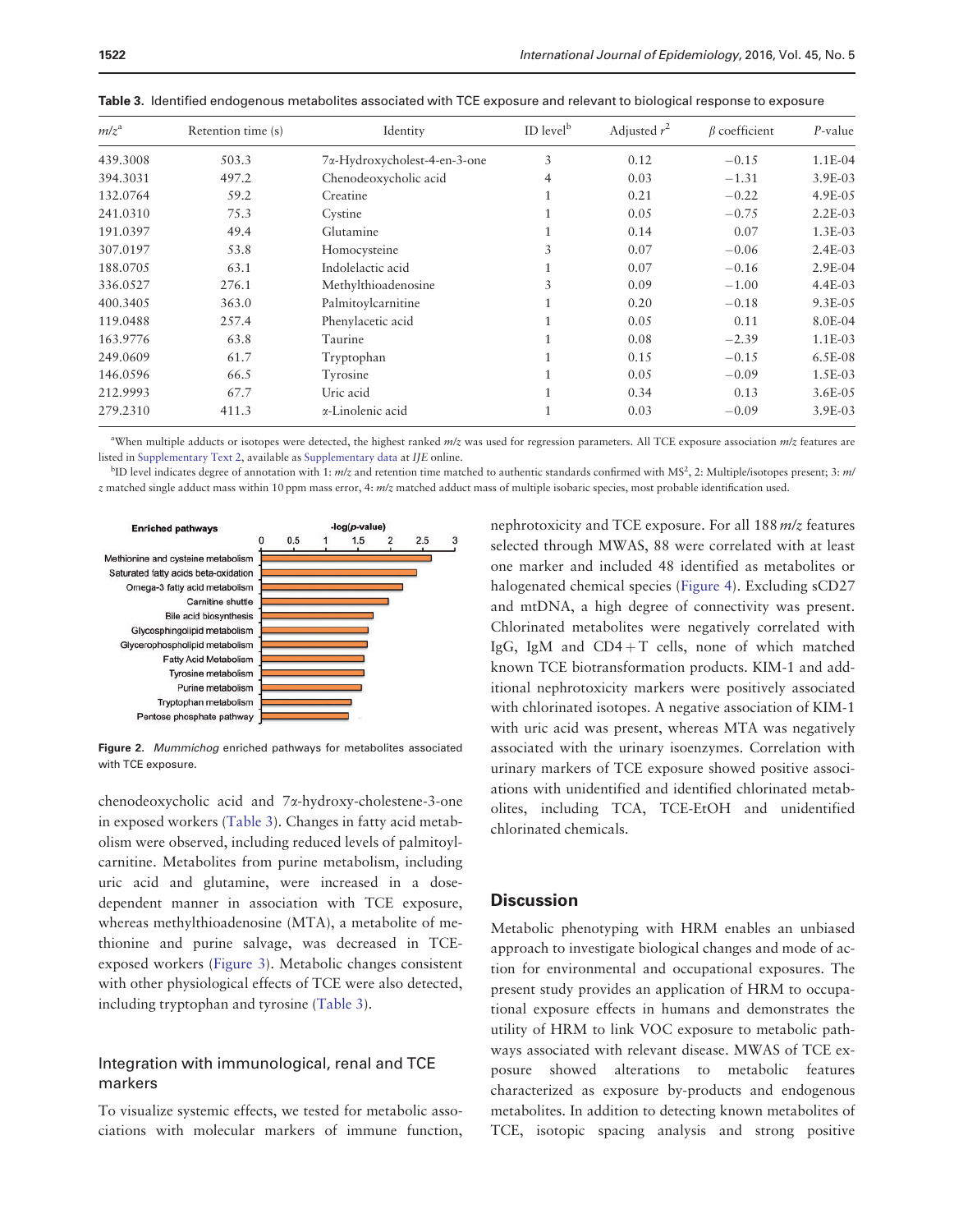<span id="page-6-0"></span>

Figure 3. Distribution of uric acid, glutamine and MTA in control, low-exposed and high-exposed workers. Uric acid and glutamine increased in an exposure-dependent manner, whereas MTA was decreased in all exposed workers relative to controls.



Figure 4. Network correlation analysis of molecular markers previously tested for association with TCE exposure and metabolic features detected in this study. Only correlations with Spearman  $|\eta| \geq 0.3$  and P-value  $\leq 0.05$  corresponding to identified metabolites or probable halogens were included. Immune markers: CD4 = CD4+ T cell count; IgG, immunoglobulin G; IgM, immunoglobulin M; LY, lymphocyte cell count; mtDNA, mitochondrial DNA turnover rate; sCD27, soluble CD27; sCD30, soluble CD30; WBC, white blood cell count. Nephrotoxicity markers: aGST, urinary a glutathione-s-transferase; piGST, urinary pi glutathione-s-transferase; KIM1, urinary kidney injury marker 1; NAG, urinary n-acetyl-beta-glucosaminidase. TCE exposure markers: Conj. TCEOH: urinary trichloroethanol glucuronide; Free TCEOH: urinary trichloroethanol; Tot TCEOH: sum of urinary trichloroethanol and trichloroethanol glucuronide; TCA: urinary trichloroacetic acid.

association with exposure categorization suggests the presence of additional chlorinated metabolites, likely derived from TCE. The chemical identity of these metabolites was not determined, but it suggests the existence of additional, uncharacterized TCE-related metabolic products.

Pathway enrichment of metabolites associated with exposure was consistent with TCE detoxification. The presence of cysteine and methionine metabolites is in agreement with metabolism of TCE by glutathione (GSH) conjugation. Association with bile acid biosynthesis is likely related to detoxification of TCE by glucuronidation, with TCE rapidly

metabolized to TCE-EtOH in the liver, glucuronidated by glucuronyltransferase and secreted in bile. TCE-EtOH glucuronide undergoes enterohepatic recirculation<sup>3</sup> followed by metabolism to TCA.<sup>[58](#page-9-0)</sup> Blood bile acid alterations have been identified as a marker of liver damage and hepatotoxicity[.59,60](#page-9-0) Exposure-related alterations in fatty acid metabolism and reduced palmitoylcarnitine suggest alteration in peroxisome proliferator-activated receptor a, which was also observed in animal TCE exposure models.<sup>35</sup>

Enriched pathways provided additional evidence of toxicity, with the identified endogenous metabolites relevant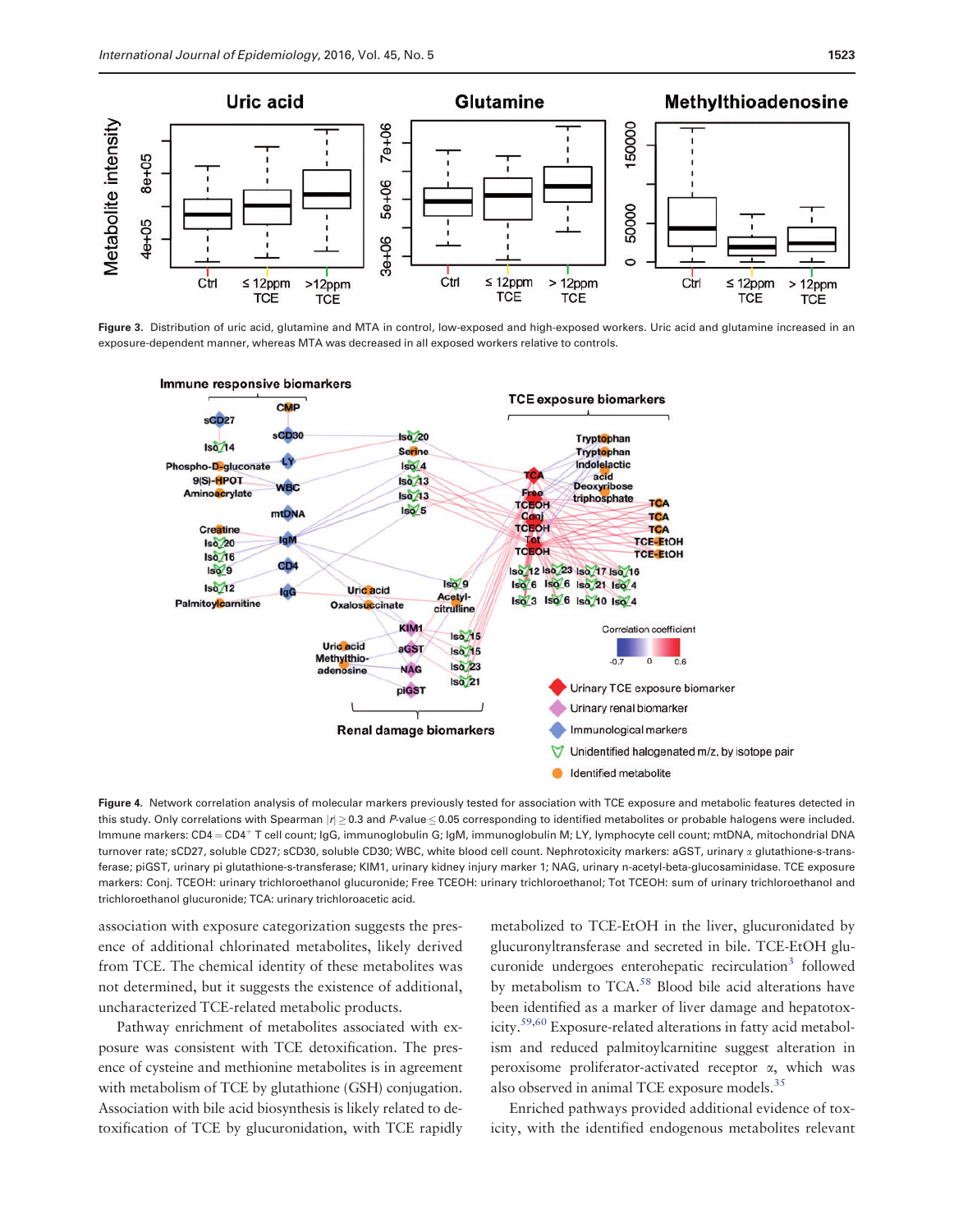to diseases associated with TCE exposure. Elevated levels of blood uric acid have been identified as both an inde-pendent risk factor and a marker of kidney disease.<sup>[61,62](#page-9-0)</sup> TCE-related alterations in purine catabolism resulting from changes in expression of adenosine deaminase or purine nucleoside phosphorylase could account for the immunosuppressive effects observed by Lan and Zhang.<sup>17</sup> Both enzymes are essential for developing and maintaining immune function,  $63,64$  with abnormalities reported in immunodeficiency, leukemia diseases and neoplastic transformations[.65–68](#page-10-0) The detected TCE-associated changes in plasma glutamine further suggest alterations in immunerelated purine catabolism rather than hepatic cells, since glutamine is the primary transporter of ammonia to the liver following deamination of guanine and adenine.<sup>69</sup> MTA can act as a secondary precursor to adenine biosynthesis through 5'-methylthioadenosine phosphorylase  $(MAP)$ .<sup>[70](#page-10-0)</sup> Disruption to MAP has been observed in tumour cells, which rely on de novo purine biosynthesis for adenine and DNA synthesis[.71](#page-10-0) MTA has been observed to be hepatoprotective following treatment with carbontetrachloride  $(CCl<sub>4</sub>)$ .<sup>[72](#page-10-0)</sup> Interestingly, MTA enhances production of IL-10<sup>70</sup>, and MTA alterations in exposed workers were consistent with TCE-related decreases in IL- $10^{16}$ . Finally, TCE is known to have central nervous system (CNS) depressant effects, with in vitro and long-term exposure associated with dopaminergic neurodegenera-tion.<sup>[73](#page-10-0)–[75](#page-10-0)</sup> Tryptophan and tyrosine both act as precursors for the synthesis of neurotransmitters, and were decreased with exposure

TCE metabolic products are transported through multiple tissues and organ systems. $3$  The presence of metabolic features consistent with unidentified chlorinated chemicals indicates a complex detoxification response to TCE exposure. A different correlation network for each class of markers suggests the possibility of uncharacterized TCE metabolites being toxic to specific organ systems. Association with immune function markers was consistent with the immunosuppressive effects observed by Lan and  $\text{Zhang}^{17}$  and  $\text{Zhang}$  and Bassig.<sup>[18](#page-8-0)</sup> Chlorinated metabolites were negatively correlated with IgG, IgM and CD4+ T cells, suggesting that unidentified metabolites could be directly involved in mediating immunotoxicity. KIM-1 and additional nephrotoxicity markers were positively associated with chlorinated isotopes, consistent with the findings of Vermeulen and Zhang,<sup>19</sup> whereas plasma uric acid and MTA showed negative correlation. The negative association of uric acid with KIM-1 was unexpected, since urinary expression of KIM-1 is increased with tubular necrosis and various renal diseases, suggesting perturbed purine metabolism as a potential causal mechanism. A similar trend was observed for MTA and the urinary isoenzyemes: aGST

and piGST are shed from the proximal and distal tubular cells, respectively, and are upregulated following kidney damage.[76](#page-10-0) A large number of suspected chlorinated chemicals endogenous metabolites were correlated with urinary TCA and TCE-EtOH measures. Although a correlation for identified TCE metabolites (TCA and TCE-EtOH) with immune and renal markers was not detected, many unidentified chlorinated chemicals were, suggesting greater toxicity to immune and renal systems.

We acknowledge some limitations in this work. First, there is a predominance of males in our study population; thus, though sex was included as a covariate in the MWAS model, sex-based differences were not evaluated. Second, a limited sample population of 175 individuals from a specific geographical location was used, and an independent cohort was not available to replicate the findings. Third, this study was focused on known TCE and endogenous metabolites because the limited sample availability precluded in-depth structural characterization of unidentified metabolites. Lack of reference standards and low abundance will make structural elucidation of these features challenging. Finally, the results of this study are correlative in nature. We could not account for unknown confounders, nor identify the exact mechanism through which these metabolic associations occurred. Despite these limitations, MWAS identification of pathways known to participate in detoxification of TCE and pathways consistent with toxicological targets of TCE suggests biological relevance. In addition, molecular markers previously shown to be associated with TCE exposure were correlated with TCE metabolites and exposure-associated endogenous metabolites. The results therefore show that HRM provides a useful approach to link occupational exposures to metabolic perturbations and obtain leads to underlying mechanisms of exposure-related disease.

#### **Conclusions**

Environmental and workplace exposures are a significant contribution to chronic disease burden. This study of a population with rigorous selection criteria and TCE exposure assessment shows that HRM is able to link internal TCE metabolites and perturbations of endogenous metabolism with isolated occupational TCE exposure. The results show associations with unidentified chlorinated products as well as a multiple mechanistic and disease markers of hepatic function, kidney damage and immune dysfunction. Whereas our study was limited to a high occupational exposure, the metabolic associations represent an important first step in identifying how TCE alters metabolism and leads to disease risk. More generally, the results establish the feasibility of using HRM as an occupational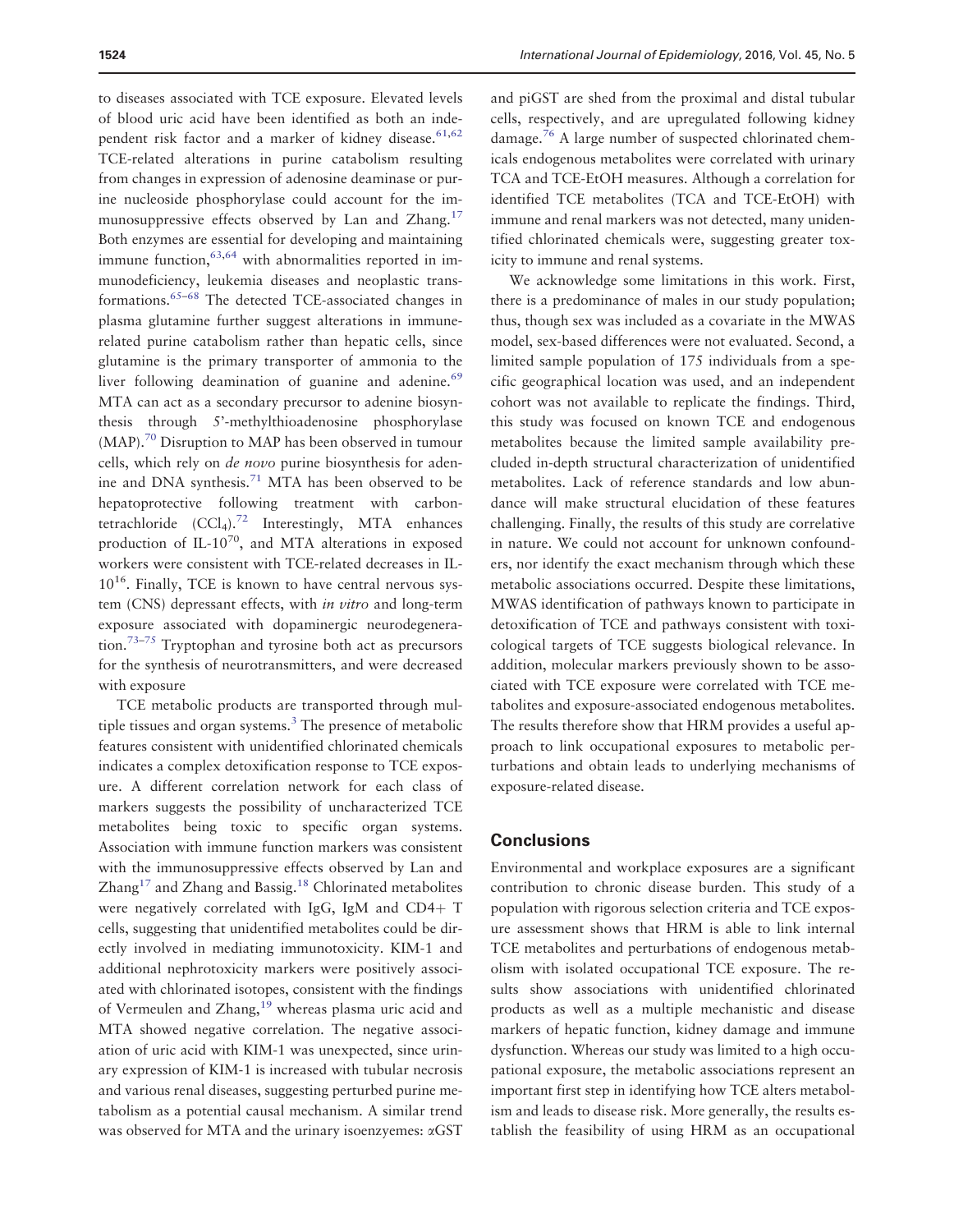<span id="page-8-0"></span>surveillance tool to assist in epidemiological studies of specific exposure risks, underlying toxic mechanisms and exposure-related disease susceptibility.

### Supplementary Data

[Supplementary data](http://ije.oxfordjournals.org/lookup/suppl/doi:10.1093/ije/dyw218/-/DC1) are available at IJE online.

# Funding

This work was supported by intramural funds received from the National Institutes of Health and National Cancer Society; National Institute of Environmental Health Science to D.P.J. [award numbers P30 ES019776, ES023485, RO1 ES009047]; National Heart, Blood and Lung Institute [award number IHL113451]; and Department of Science and Technology of Guangdong Province, China [award number 2007A050100004].

#### Acknowledgments

The authors gratefully acknowledge the technical expertise of ViLinh Tran for mass spectrometry analyses.

Conflict of interest: None declared.

#### References

- 1. Moran MJ, Zogorski JS, Squillace PJ. Chlorinated solvents in groundwater of the United States. Environ Sci Technol 2007;41:74–81.
- 2. Guha N, Loomis D, Grosse Y et al. Carcinogenicity of trichloroethylene, tetrachloroethylene, some other chlorinated solvents, and their metabolites. Lancet Oncol 2012;13:1192–93.
- 3. Chiu WA, Jinot J, Scott CS et al. Human health effects of trichloroethylene: key findings and scientific issues. Environ Health Perspect 2013;121:303–11.
- 4. Moore LE, Boffetta P, Karami S et al. Occupational trichloroethylene exposure and renal carcinoma risk: evidence of genetic susceptibility by reductive metabolism gene variants. Cancer Res 2010;70:6527–36.
- 5. Charbotel B, Fevotte J, Hours M, Martin JL, Bergeret A. Casecontrol study on renal cell cancer and occupational exposure to trichloroethylene. Part II:Epidemiological aspects. Ann Occup Hyg 2006;50:777–87.
- 6. Raaschou-Nielsen O, Hansen J, McLaughlin JK et al. Cancer risk among workers at Danish companies using trichloroethylene: a cohort study. Am J Epidemiol 2003;158:1182-92.
- 7. Purdue MP, Bakke B, Stewart P et al. A case-control study of occupational exposure to trichloroethylene and non-Hodgkin lymphoma. EnviroHealth Perspect 2011;119:232–38.
- 8. Hansen J, Sallmen M, Selden AI et al. Risk of cancer among workers exposed to trichloroethylene: analysis of three Nordic cohort studies. J Natl Cancer Inst 2013;105:869–77.
- 9. Scott CS, Jinot J. Trichloroethylene and cancer: systematic and quantitative review of epidemiologic evidence for identifying hazards. Int J Environ Res Public Health 2011;8:4238-72.
- 10. Cooper GS, Makris SL, Nietert PJ, Jinot J. Evidence of autoimmune-related effects of trichloroethylene exposure from
- 11. Iavicoli I, Marinaccio A, Carelli G. Effects of occupational trichloroethylene exposure on cytokine levels in workers. J Occup Environ Med 2005;47:453–57.
- 12. Kilburn KH. Is neurotoxicity associated with environmental trichloroethylene (TCE)?. Arch Environ Health 2002;57:113–20.
- 13. Bruning T, Bolt HM. Renal toxicity and carcinogenicity of trichloroethylene: key results, mechanisms, and controversies. Crit Rev Toxicol 2000;30:253–85.
- 14. Lash LH, Xu Y, Elfarra AA, Duescher RJ, Parker JC. Glutathione-dependent metabolism of trichloroethylene in isolated liver and kidney cells of rats and its role in mitochondrial and cellular toxicity. Drug Metab Dispos 1995;23:846–53.
- 15. Brautbar N, Williams J II. Industrial solvents and liver toxicity: risk assessment, risk factors and mechanisms. Int J Hyg Environ Health 2002;205:479–91.
- 16. Bassig BA, Zhang L, Tang X et al. Occupational exposure to trichloroethylene and serum concentrations of IL-6, IL-10, and TNF-alpha. Environ Mol Mutagen 2013;54:450–54.
- 17. Lan Q, Zhang L, Tang X et al. Occupational exposure to trichloroethylene is associated with a decline in lymphocyte subsets and soluble CD27 and CD30 markers. Carcinogenesis 2010;31: 1592–96.
- 18. Zhang L, Bassig BA, Mora JL et al. Alterations in serum immunoglobulin levels in workers occupationally exposed to trichloroethylene. Carcinogenesis 2013;34:799–802.
- 19. Vermeulen R, Zhang L, Spierenburg A et al. Elevated urinary levels of kidney injury molecule-1 among Chinese factory workers exposed to trichloroethylene. Carcinogenesis 2012;33: 1538–41.
- 20. Scigelova M, Hornshaw M, Giannakopulos A, Makarov A. Fourier transform mass spectrometry. Mol Cell Proteomics 2011;10:M111 009431.
- 21. Makarov A, Denisov E, Kholomeev A et al. Performance evaluation of a hybrid linear ion trap/orbitrap mass spectrometer. Anal Chem 2006;78:2113–20.
- 22. Uppal K, Soltow QA, Strobel FH et al. xMSanalyser:automated pipeline for improved feature detection and downstream analysis of large-scale, non-targeted metabolomics data. BMC Bioinformatics 2013;14:15.
- 23. Yu T, Park Y, Li S, Jones DP. Hybrid feature detection and information accumulation using high-resolution LC-MS metabolomics data. J Proteome Res 2013;12:1419–27.
- 24. Libiseller G, Dvorzak M, Kleb U et al. IPO:a tool for automated optimization of XCMS parameters. BMC Bioinformatics 2015;16:118.
- 25. Yu T, Jones DP. Improving peak detection in high-resolution LC/MS metabolomics data using preexisting knowledge and machine learning approach. Bioinformatics 2014;30:2941–48.
- 26. Go YM, Walker DI, Liang Y et al. Reference standardization for mass spectrometry and high-resolution metabolomics applications to exposome research. Toxicol Sci 2015;148: 531–43.
- 27. Athersuch TJ, Keun HC. Metabolic profiling in human exposome studies. Mutagenesis 2015;30:755–62
- 28. Holmes E, Loo RL, Stamler J et al. Human metabolic phenotype diversity and its association with diet and blood pressure. Nature 2008;453:396–400.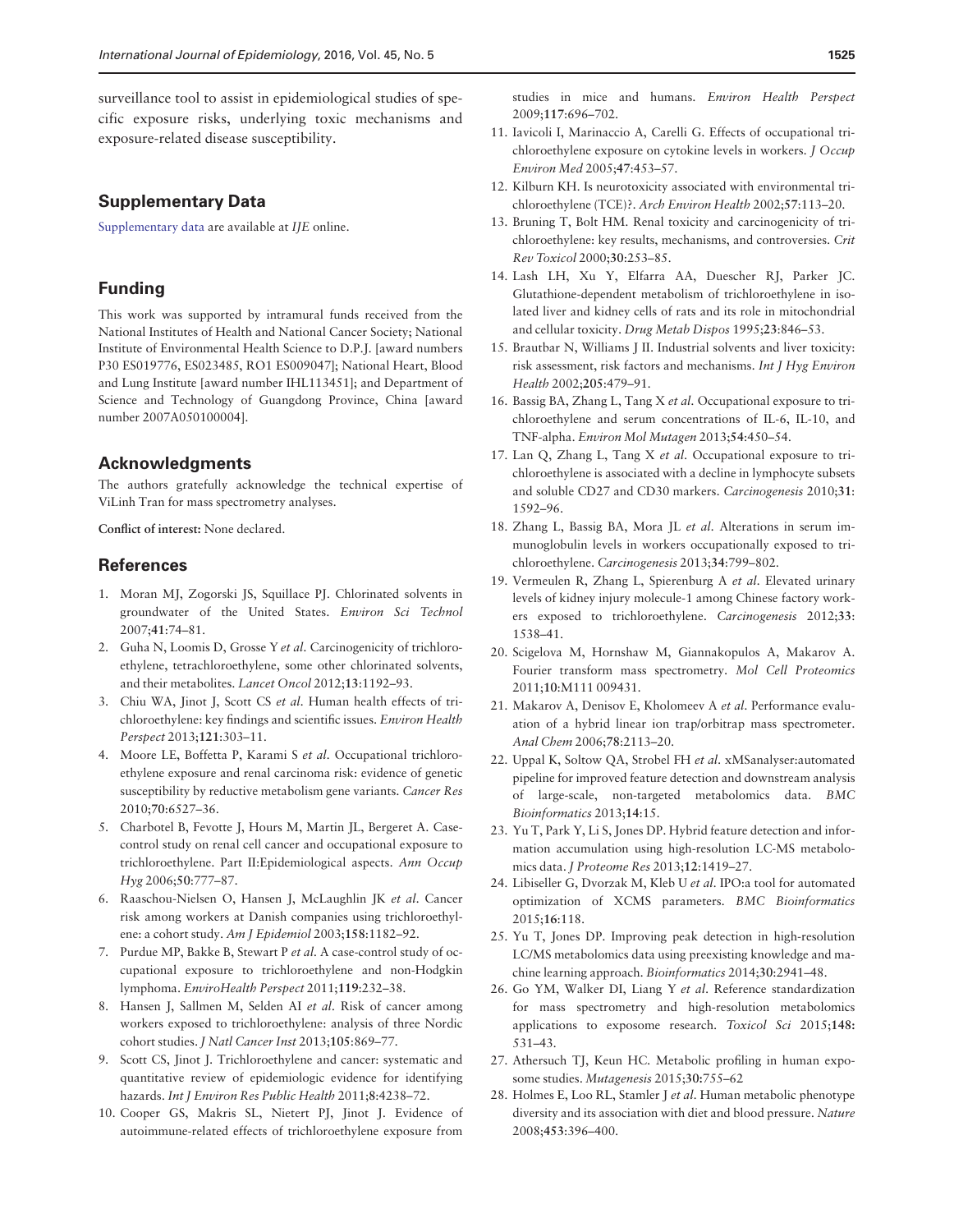- <span id="page-9-0"></span>29. Jones DP, Park Y, Ziegler TR. Nutritional metabolomics: progress in addressing complexity in diet and health. Ann Rev Nutr 2012;32:183–202.
- 30. Nicholson JK, Holmes E, Elliott P. The metabolome-wide association study:ba new look at human disease risk factors. J Proteome Resh 2008;7:3637–38.
- 31. Park YH, Lee K, Soltow QA et al. High-performance metabolic profiling of plasma from seven mammalian species for simultaneous environmental chemical surveillance and bioeffect monitoring. Toxicology 2012;295:47–55.
- 32. Scalbert A, Brennan L, Manach C et al. The food metabolome: a window over dietary exposure. Am J Clin Nutr 2014;99: 1286–308.
- 33. Holmes E, Wilson ID, Nicholson JK. Metabolic phenotyping in health and disease. Cell 2008;134:714–17.
- 34. Psychogios N, Hau DD, Peng J et al. The human serum metabolome. PloS One 2011;6:e16957.
- 35. Fang ZZ, Krausz KW, Tanaka N et al. Metabolomics reveals trichloroacetate as a major contributor to trichloroethyleneinduced metabolic alterations in mouse urine and serum. Arch Toxicol 2013;87:1975–87.
- 36. Burgess LG, Uppal K, Walker DI et al. Metabolome-wide association study of primary open angle glaucoma. Invest Ophthalmol Vis Sci 2015;56:5020–28.
- 37. Go YM, Walker DI, Soltow QA et al. Metabolome-wide association study of phenylalanine in plasma of common marmosets. Amino Acids 2015;47:589–601
- 38. Yu T, Park Y, Johnson JM, Jones DP. apLCMS adaptive processing of high-resolution LC/MS data. Bioinformatics 2009;25:1930–36.
- 39. R Core Team. R: A language and Environment for Statistical Computing. Vienna: R Foundation for Statistical Computing, 2014.
- 40. Ernstgard L, Sjogren B, Warholm M, Johanson G. Sex differences in the toxicokinetics of inhaled solvent vapors in humans 2. 2-propanol. Toxicol Appl Pharmacol 2003;193:158–67.
- 41. Gochfeld M. Framework for gender differences in human and animal toxicology. Environ Res 2007;104:4–21.
- 42. Benjamini Y, Hochberg Y. Controlling the false discovery rate a practical and powerful approach to multiple testing. J R Stat Soc B Met 1995;57:289–300.
- 43. Patel CJ. Analytical complexity in detection of gene variant-byenvironment exposure interactions in high-throughput genomic and exposomic research. Curr Environ Health Rep 2016;3:64–72.
- 44. Vinaixa M, Samino S, Saez I, Duran J, Guinovart JJ, Yanes O. A guideline to univariate statistical analysis for LC/MS-based untargeted metabolomics-derived data. Metabolites 2012;2:775–95.
- 45. Lash LH, Fisher JW, Lipscomb JC, Parker JC. Metabolism of trichloroethylene. Environ Health Perspect 2000;108(Suppl 2):177–200.
- 46. Loos M. nontarget: Detecting, Combining and Filtering Isotope, Adduct and Homologue Series Relations in High-resolution Mass Spectrometry (HRMS) Data. R package version 1.7 ed; 2015, https://cran.r-project.org/web/packages/nontarget/index.html (7 July 2015, date last accessed).
- 47. Tanabe M, Kanehisa M. Using the KEGG database resource. Curr Protoc Bioinformatics2012;1:Unit1 12.
- 48. Kanehisa M, Goto S, Sato Y, Furumichi M, Tanabe M. KEGG for integration and interpretation of large-scale molecular data sets. Nucleic Acids Res 2012;40:D109–14.
- 49. Li S, Park Y, Duraisingham S et al. Predicting network activity from high throughput metabolomics. PLoS Comput Biol 2013;9:e1003123.
- 50. Uppal K, Soltow QA, Promislow DE, Wachtman LM, Quyyumi AA, Jones DP. MetabNet: An R package for metabolic association analysis of high-resolution metabolomics data. Front Bioeng Biotechnol 2015;3:87.
- 51. Kim S, Collins LB, Boysen G et al. Liquid chromatography electrospray ionization tandem mass spectrometry analysis method for simultaneous detection of trichloroacetic acid, dichloroacetic acid, S-(1,2-dichlorovinyl)glutathione and S-(1,2-dichlorovinyl)- L-cysteine. Toxicology 2009;262:230–38.
- 52. Cone EJ, Caplan YH, Moser F, Robert T, Shelby MK, Black DL. Normalization of urinary drug concentrations with specific gravity and creatinine. J Anal Toxicol 2009;33:1–7.
- 53. Su G, Morris JH, Demchak B, Bader GD. Biological network exploration with cytoscape 3. Curr Protoc Bioinformatics 2014;47:8 13 1–8 24.
- 54. Chiu WA, Micallef S, Monster AC, Bois FY. Toxicokinetics of inhaled trichloroethylene and tetrachloroethylene in humans at 1 ppm:empirical results and comparisons with previous studies. Toxicol Sci 2007;95:23–36.
- 55. IARC. Trichloroethylene. IARC monographs on the evaluation of carcinogenic risks to humans;Vol 106. Lyon, France: International Agency for Research on Cancer, 2014.
- 56. Jobst KJ, Shen L, Reiner EJ et al. The use of mass defect plots for the identification of (novel) halogenated contaminants in the environment. Anal Bioanal Chem 2013;405:3289–97.
- 57. Zhu M, Ma L, Zhang D et al. Detection and characterization of metabolites in biological matrices using mass defect filtering of liquid chromatography/high resolution mass spectrometry data. Drug metab Dispos 2006;34:1722–33.
- 58. Stenner RD, Merdink JL, Stevens DK, Springer DL, Bull RJ. Enterohepatic recirculation of trichloroethanol glucuronide as a significant source of trichloroacetic acid. Metabolites of trichloroethylene. Drug Metab Dispos 1997;25:529–35.
- 59. Li T, Chiang JY. Bile acid signaling in liver metabolism and diseases. J Lipids 2012;2012:754067.
- 60. Lake AD, Novak P, Shipkova P et al. Decreased hepatotoxic bile acid composition and altered synthesis in progressive human nonalcoholic fatty liver disease. Toxicol Appl Pharmacol 2013;268:132–40.
- 61. Sonoda H, Takase H, Dohi Y, Kimura G. Uric acid levels predict future development of chronic kidney disease. Am J Nephrol 2011;33:352–57.
- 62. Mohandas R, Johnson RJ. Uric acid levels increase risk for new-onset kidney disease. J Am Soc Nephrol 2008;19: 2251–53.
- 63. Moriwaki Y, Yamamoto T, Higashino K. Enzymes involved in purine metabolism– a review of histochemical localization and functional implications. Histol Histopathol 1999;14: 1321–40.
- 64. Cristalli G, Costanzi S, Lambertucci C et al. Adenosine deaminase: functional implications and different classes of inhibitors. Med Res Rev 2001;21:105–28.